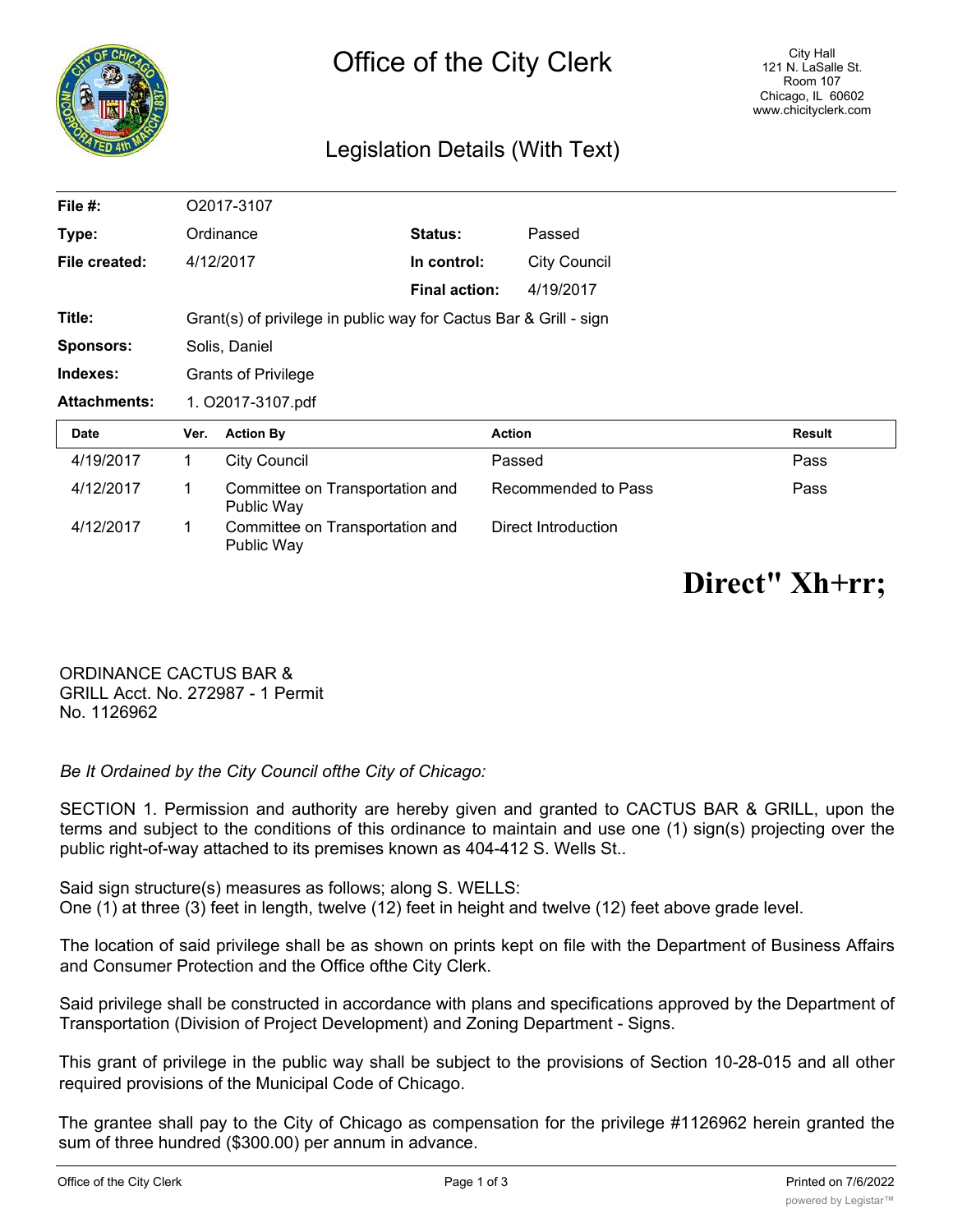A 25% penalty will be added for payments received after due date.

The permit holder agrees to hold the City of Chicago harmless for any damage, relocation or replacement costs associated with damage, relocation or removal of private property caused by the City performing work in the public way.

Authority herein given and granted for a period of five (5) years from and after 07/26/2016.

Alderman

Daniel S. Solis 25<sup>th</sup> Ward

**Page 1**

 $1/s$  s  $>$ 

7< '-

"uiToJ (W>i- t-vt/

**I-**